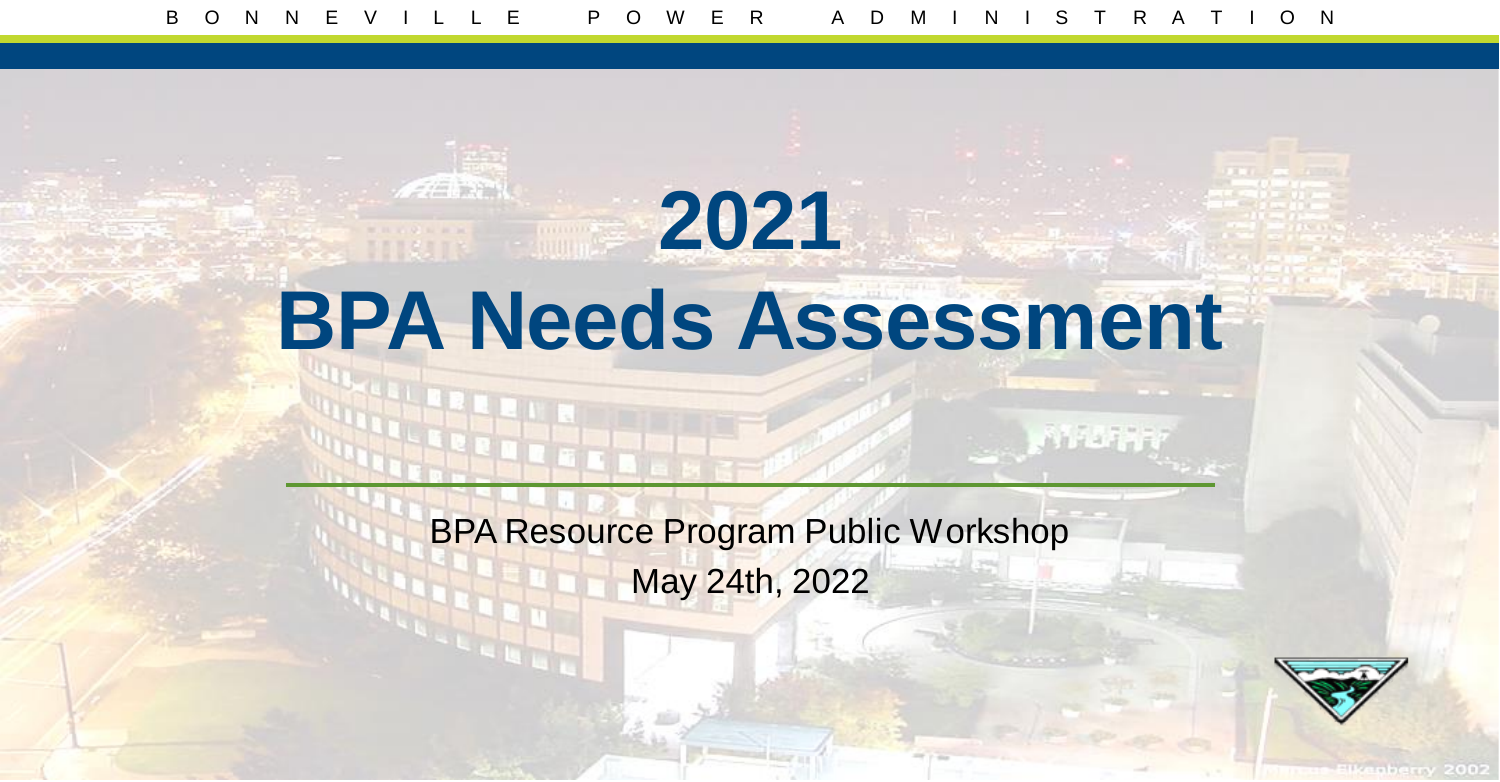

- Overview of BPA's 2022 Resource Program
- Review 2021 Needs Assessment
	- Assumptions, Method, Results
- Provide update on next steps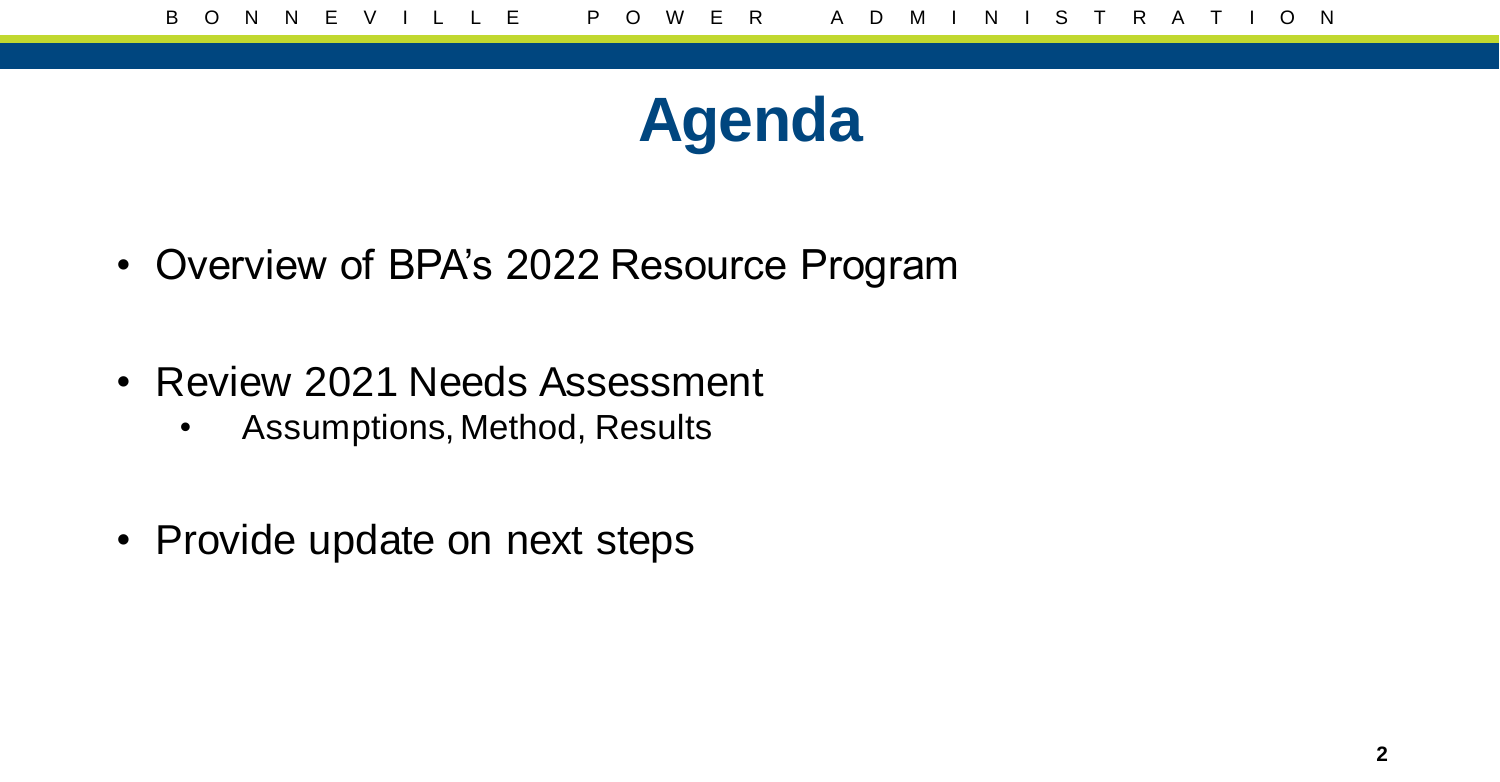#### **Background**

- BPA began its Resource Program after the passage of the Pacific Northwest Electric Power Planning and Conservation Act in 1980 which established:
	- BPA's authority to acquire resources on a long-term basis to assure an adequate supply of power to meet the Administrator's contractual firm power obligations
	- Northwest Power & Conservation Council and the Council's Power Plan
- **The Resource Program examines uncertainty in loads, water supply, natural gas** prices, and electricity market prices to develop a least-cost portfolio of resources that meet BPA's obligations.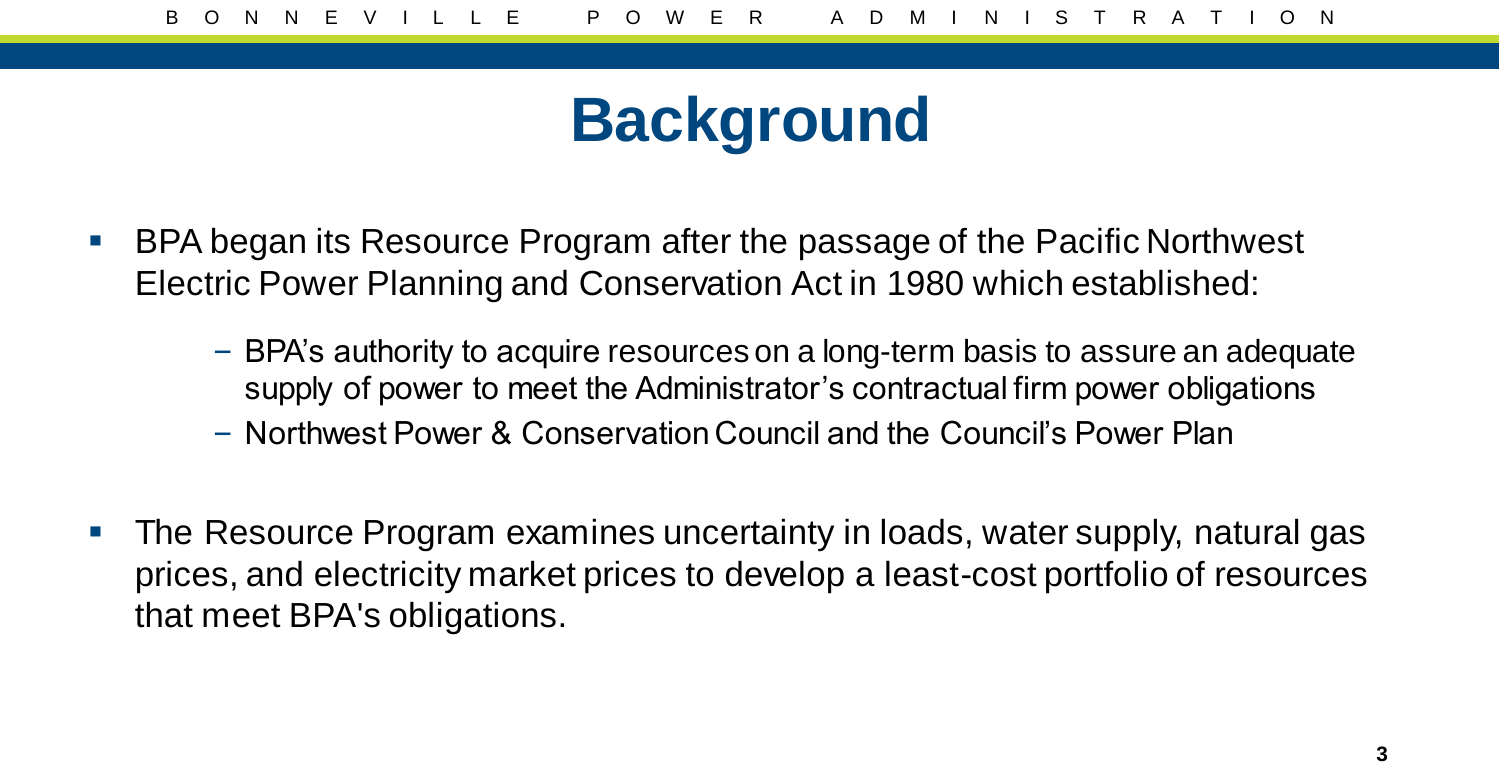#### **BPA Resource Program Process**

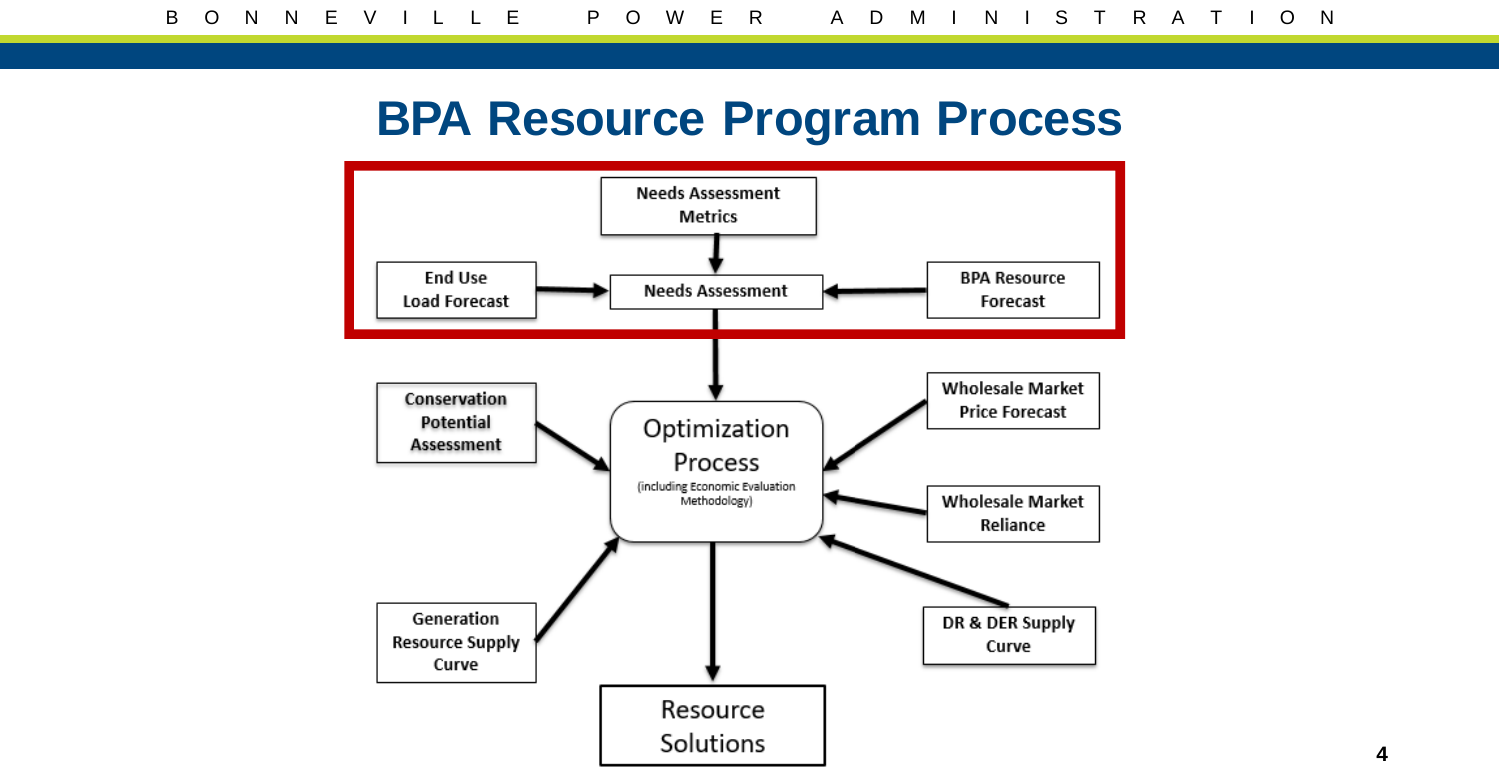## **BPA Generating Resource Portfolio**

- 31 Federal Hydro Projects
	- US Army Corps of Engineers (operator)
	- US Bureau of Reclamation (operator)
	- $\cdot$  ~ 22,000 MW nameplate capacity

#### ■ Columbia Generating Station

- Nuclear power plant near Richland, WA
- Energy Northwest (operator)
- $\sim$  1,169 MW capacity
- **Other** 
	- Small amounts of wind and non-federal hydro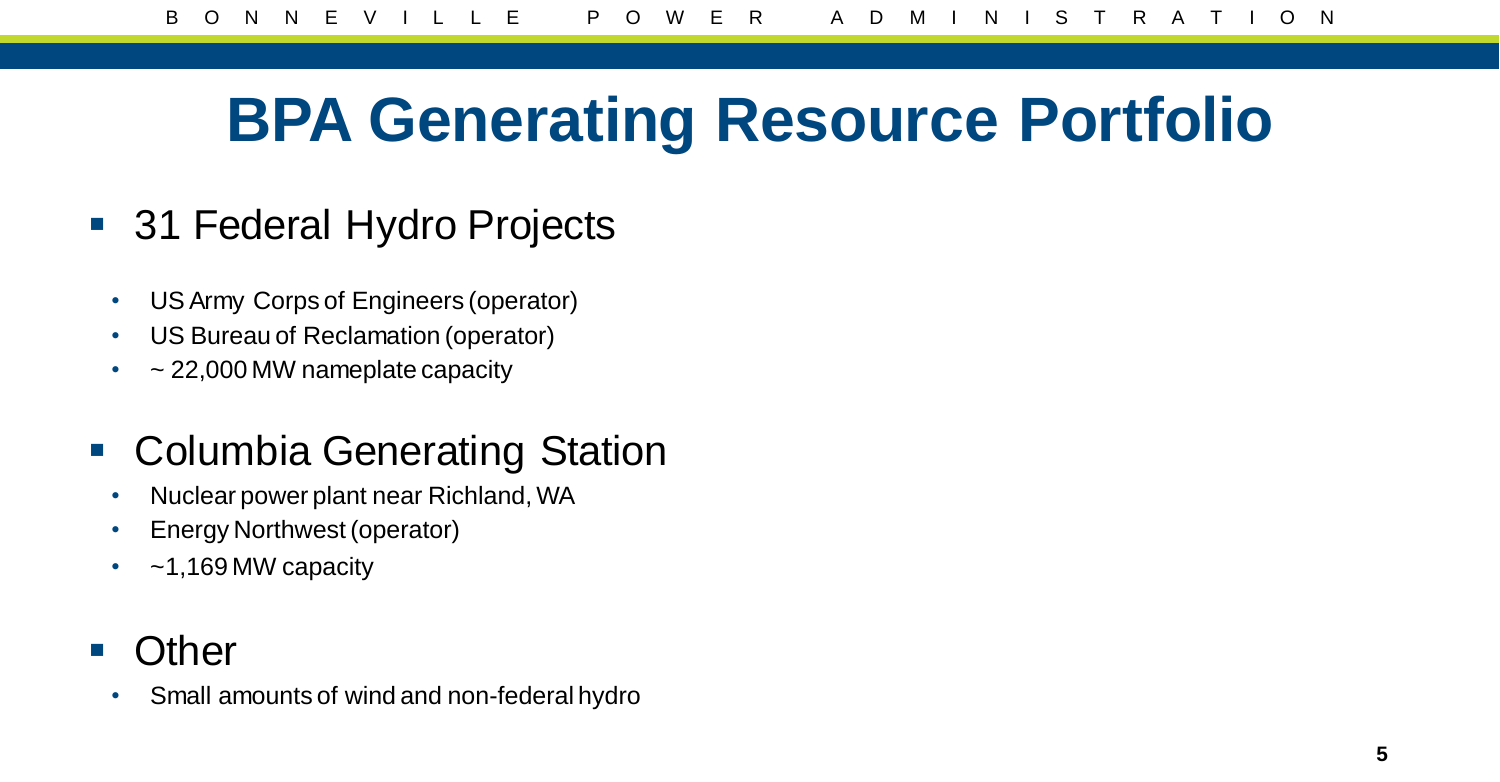#### **Needs Assessment Overview**

- Needs Assessment (NA) forecasts Federal system energy and capacity surplus/deficit positions by assessing generating resources and load obligations for 2024 – 2033 without relying on wholesale power market
- 2021 Needs Assessment relied on a new hourly hydro generation forecasting model
	- Riverware
	- HYDSIM (Hydro System Simulator) is still our monthly hydro model; same model used by BPA and Council to run classic GENESYS
- **Studies include:** 
	- Obligations new Frozen Efficiency Load Forecasts from BPA's load forecasting group
	- Resources hydro operations based on BP22 Final Rates Proposal (same as CRSO Final EIS Preferred Alternative)
		- Impacts of both 80 and more recent 30 years of historical streamflows modelled independently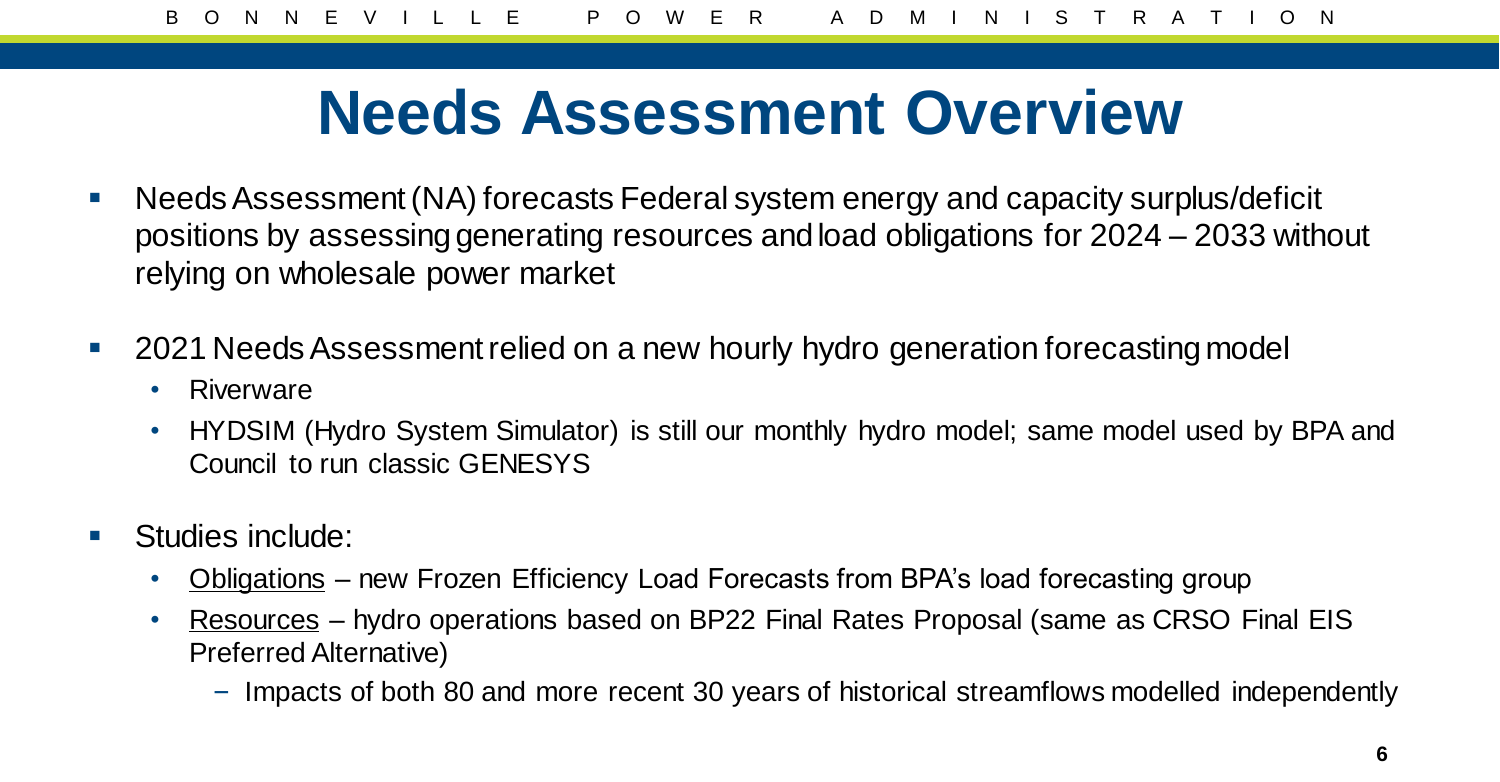## **Frozen Efficiency Load Forecasts**

- Based on hybrid of Statistically Adjusted End-Use (SAE) implementation and econometric approaches.
	- BPA has over 135 firm regional power customers. Approximately 40 of those are modeled using SAE today and we continue to migrate customers into this evolving process established in 2018
- SAE Data Sources
	- Saturations RBSA, Utility data
	- Efficiencies- Northwest Power & Conservation Council model results
	- UEC- Northwest Power & Conservation Council model results
	- Economic Data- IHS Markit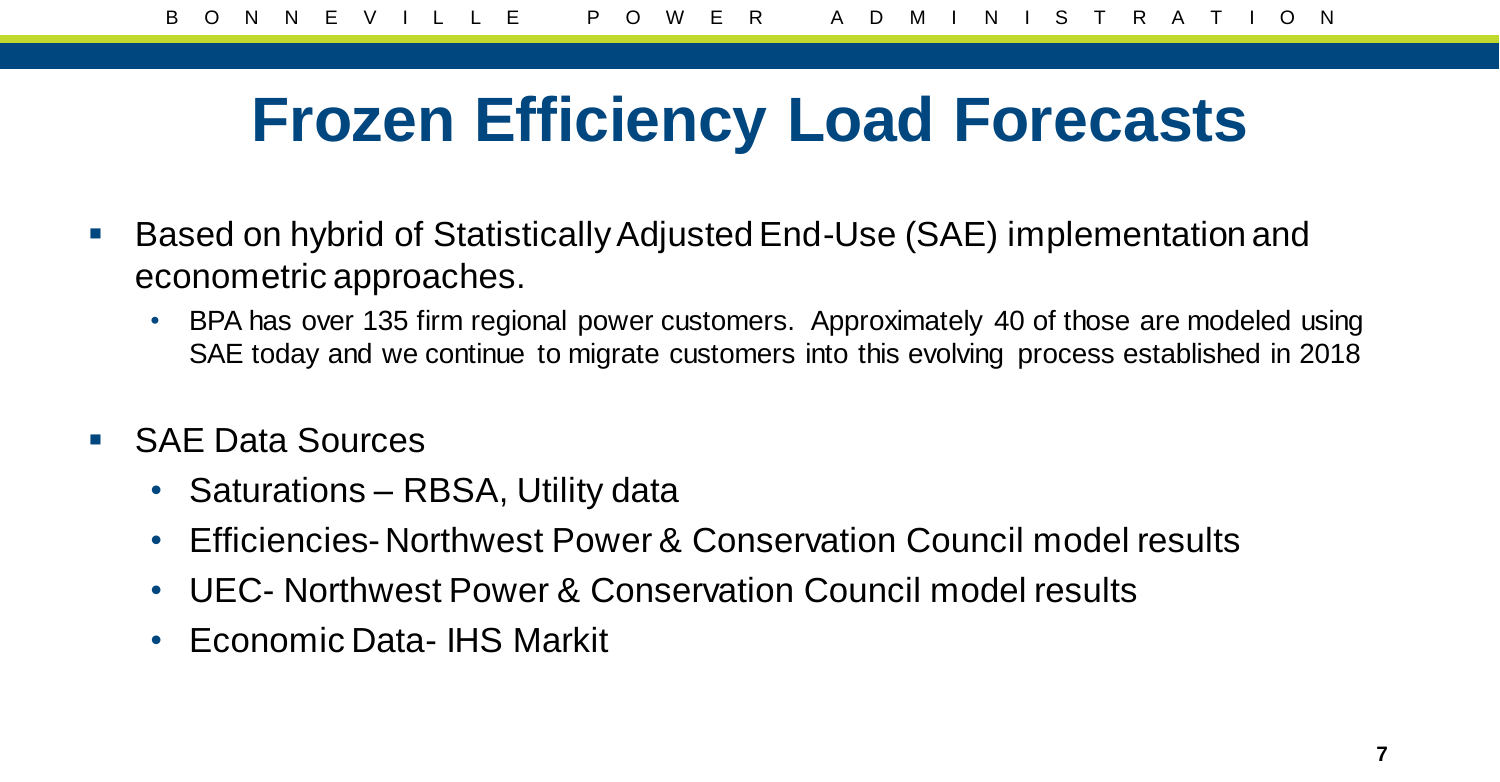### **Frozen Efficiency Load Obligations**



**8**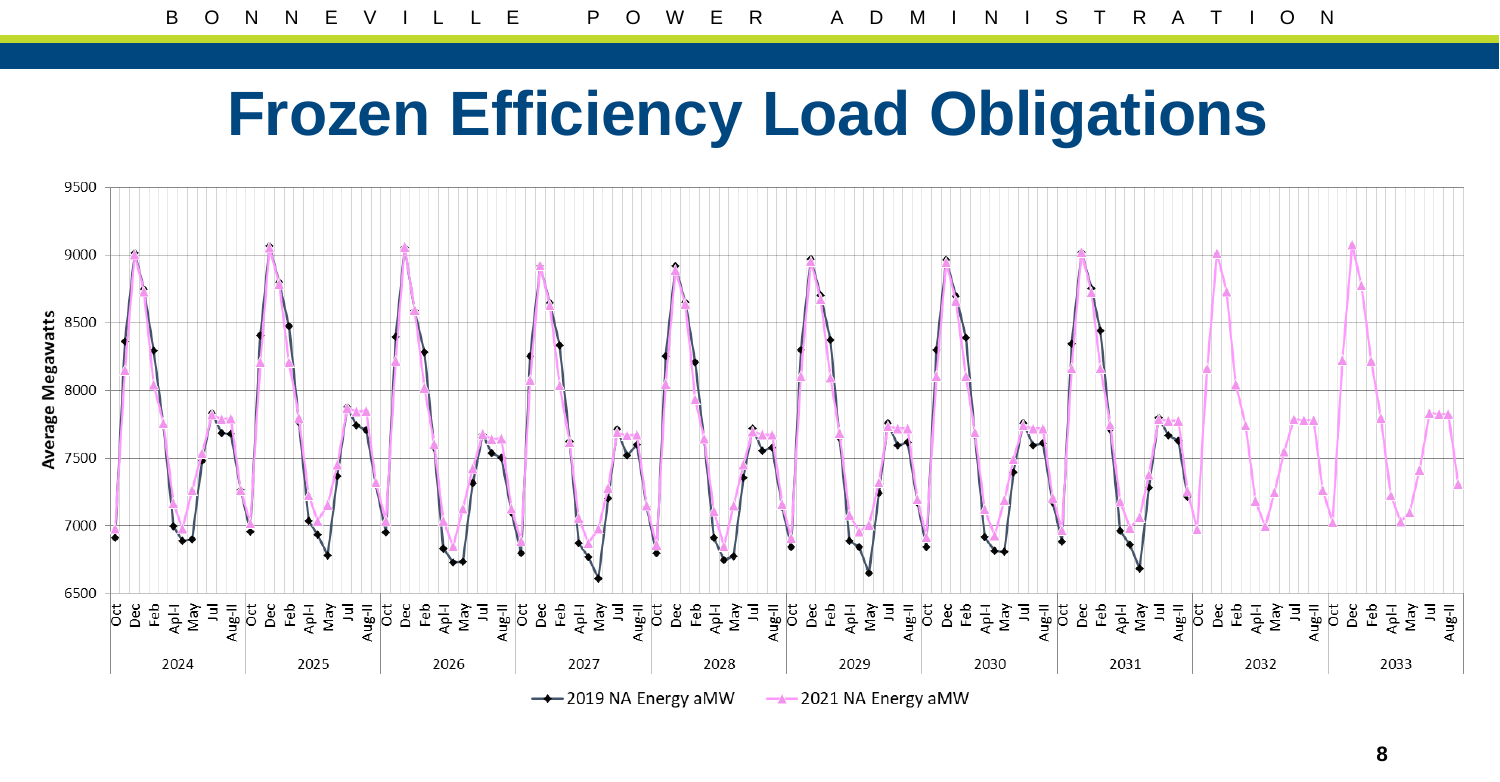## **Needs Assessment Metrics**

- **Annual Energy**
	- Evaluates the annual energy surplus/deficit under 1937-critical water conditions
- **P10 Superpeak**
	- Evaluates the 10<sup>th</sup> percentile (P10) surplus/deficit over the six peak load hours per weekday by month, given variability in hydro generation

#### **18-Hour Capacity**

• Evaluates the ability to meet the six peak load hours per day over three-day extreme weather events assuming median water conditions

#### *P10 Heavy Load Hour (HLH)*

• Evaluates the P10 surplus/deficit over heavy load hours by month, given variability in hydro generation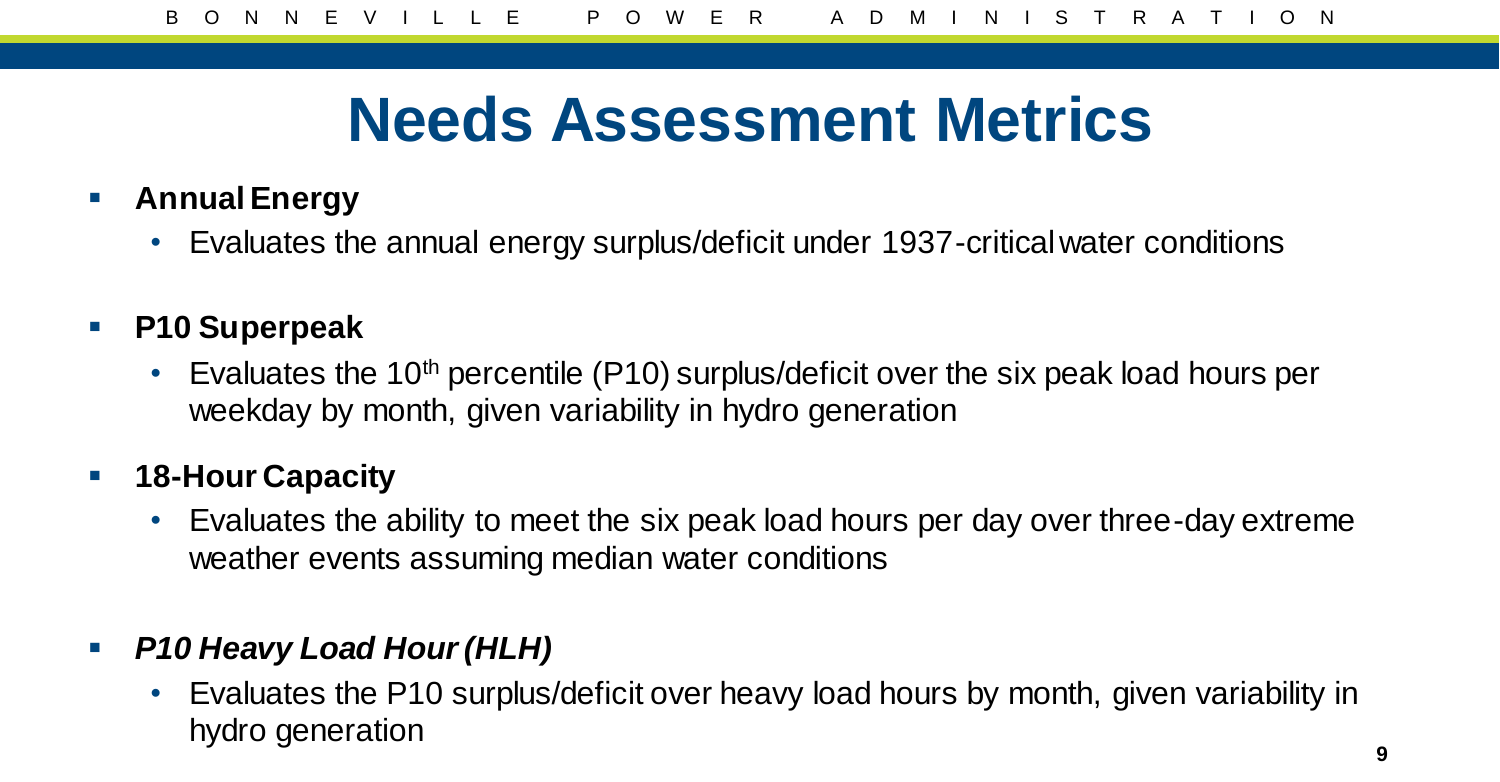#### **Annual Energy**

\*\* 80 Water Year



- Hydro updates including (CRSO PA) reduced 1937 annual generation by approximately 125 aMW
- **The larger deficits in odd years represent Columbia Generating Station maintenance/refueling outages**
- Large change between 2025 and 2026 is the expiration of a sales agreement to PGE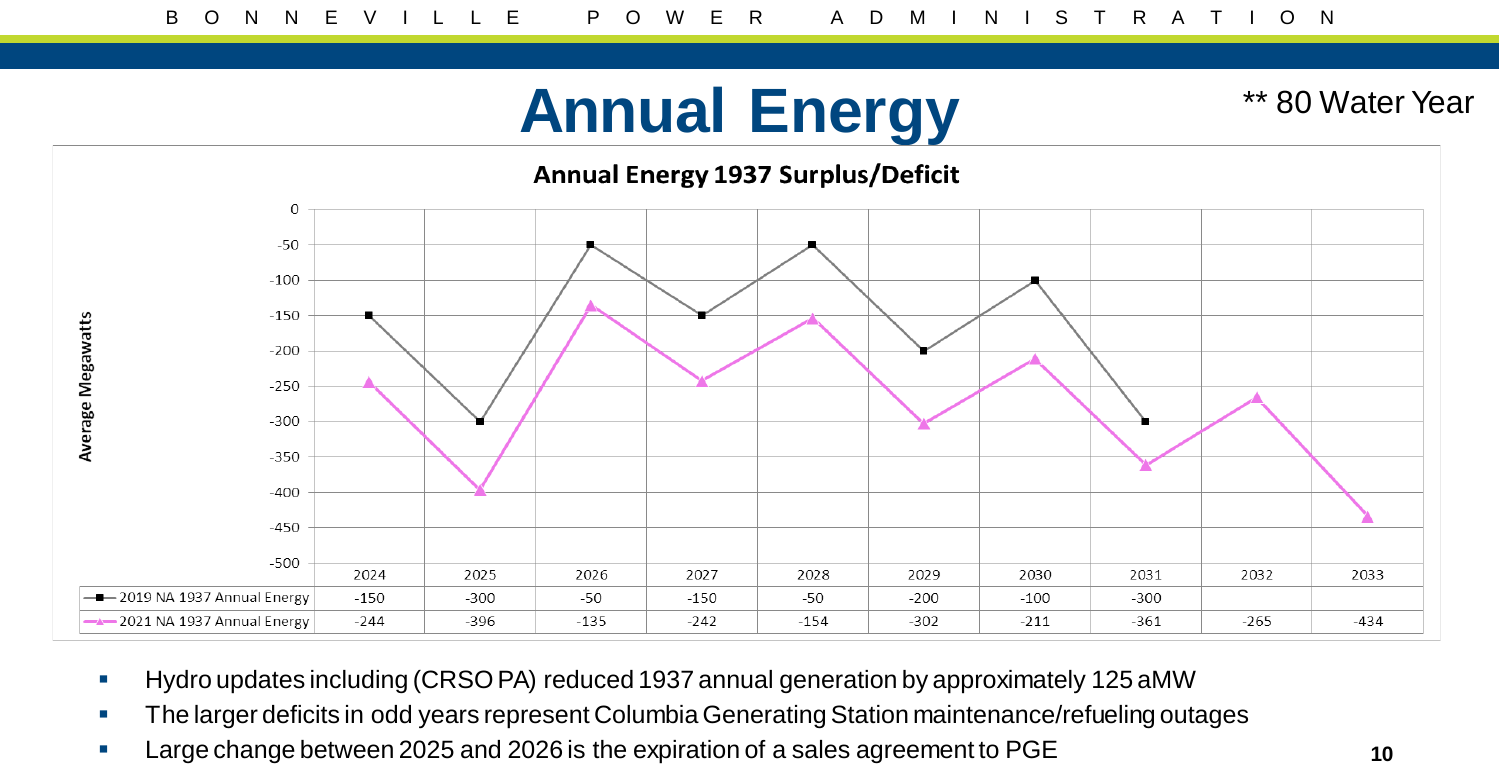#### **P10 Superpeak**

\*\* 80 Water Year



- Updated hourly modeling includes pseudo-optimization of shaping the Lower Columbia projects to meet peak demand hours.
- The largest deficits occur in the second half of April, followed by deficits across the winter (Dec/Jan) late in the study period. **11**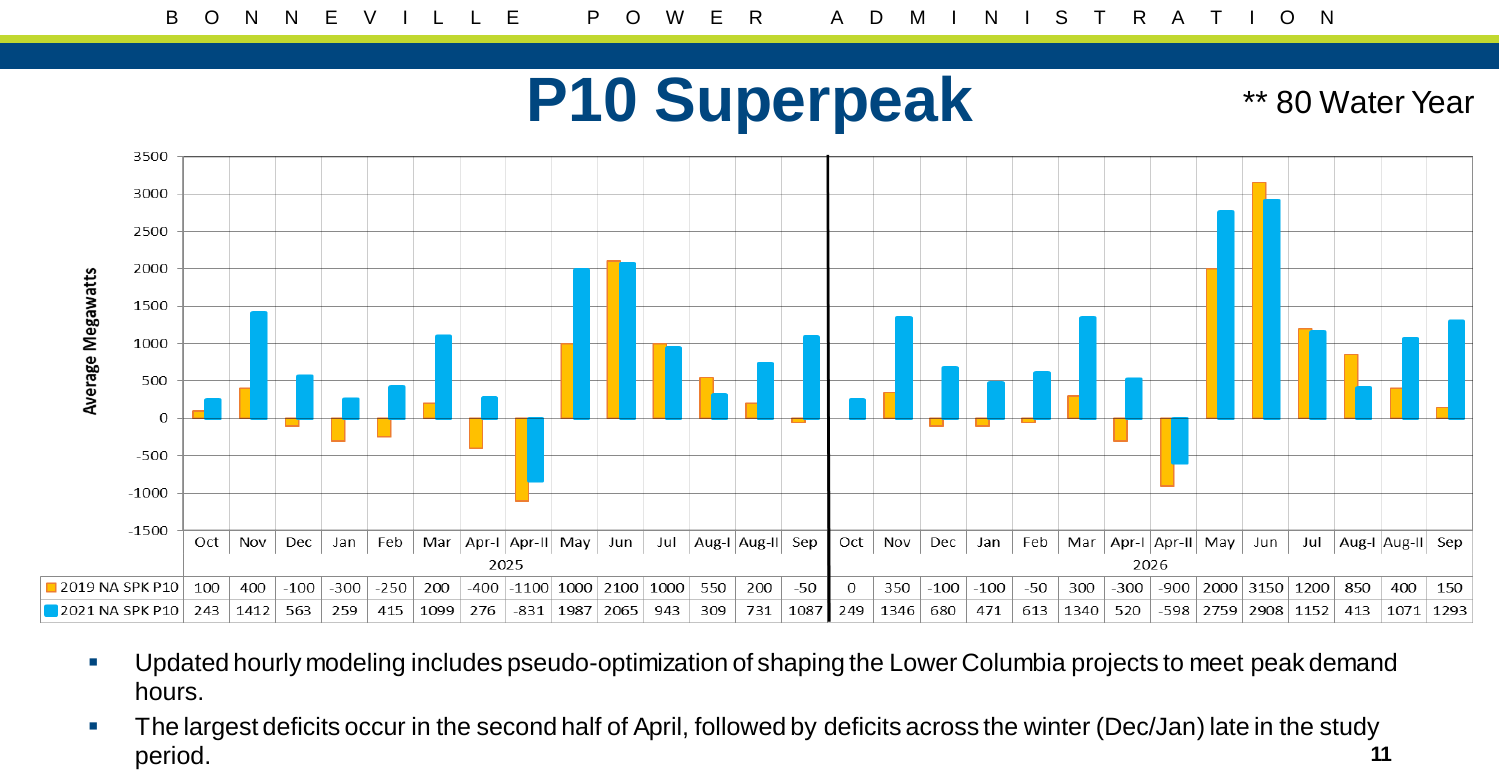## **18-hour Capacity**

80-WY Extreme Weather Surplus/ Deficit Distributions, and P50 (pink)



- **Surpluses in Winter** and Summer
- **January was** traditionally the constraining month, now that has changed to February
- **February shows** deficits in low water conditions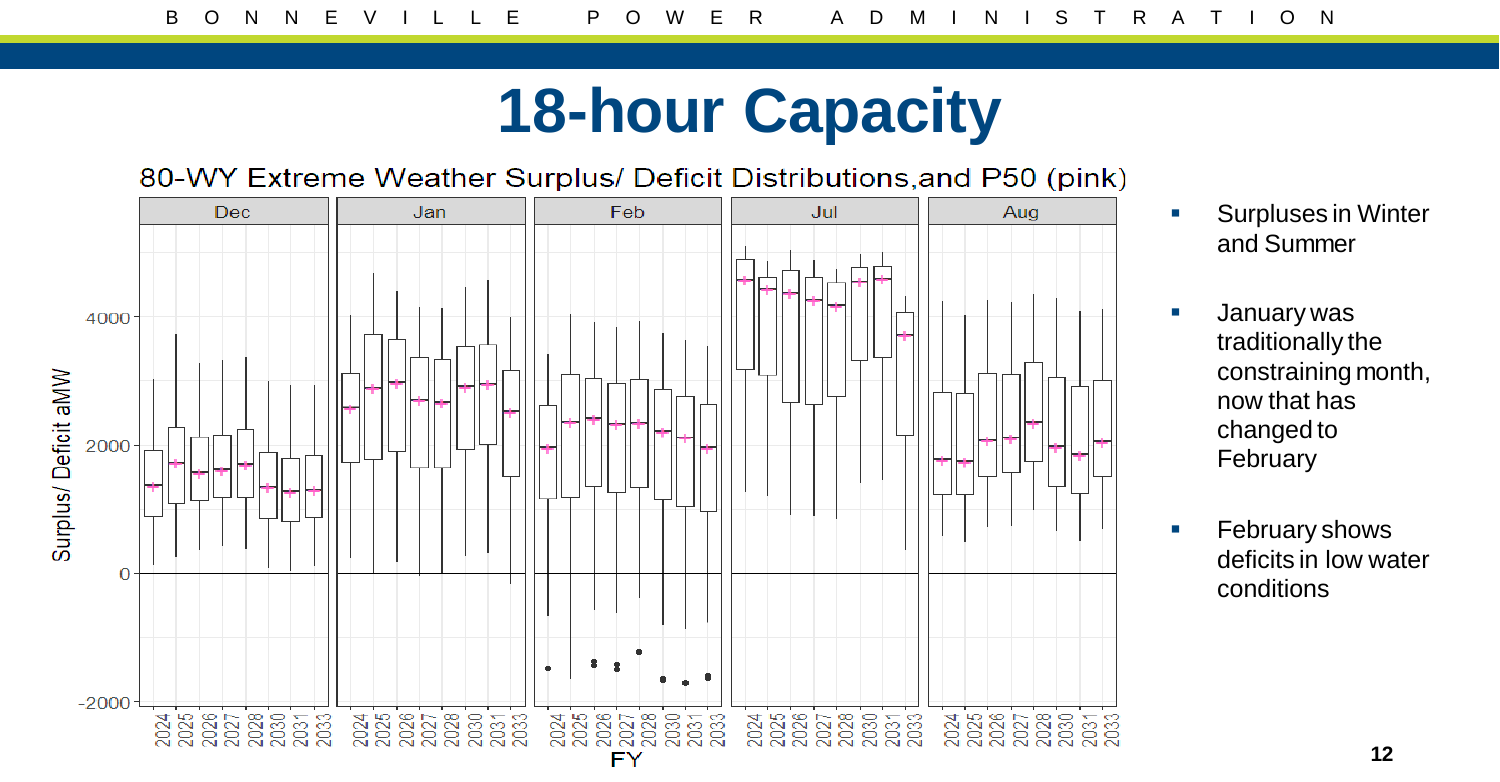**P10 HLH** 

\*\* 80 Water Year



- Riverware modeling results in reduced HLH-block in summer due to better alignment with river operations
- **Largest deficits occur in October, winter, and second** half of April (aka April II)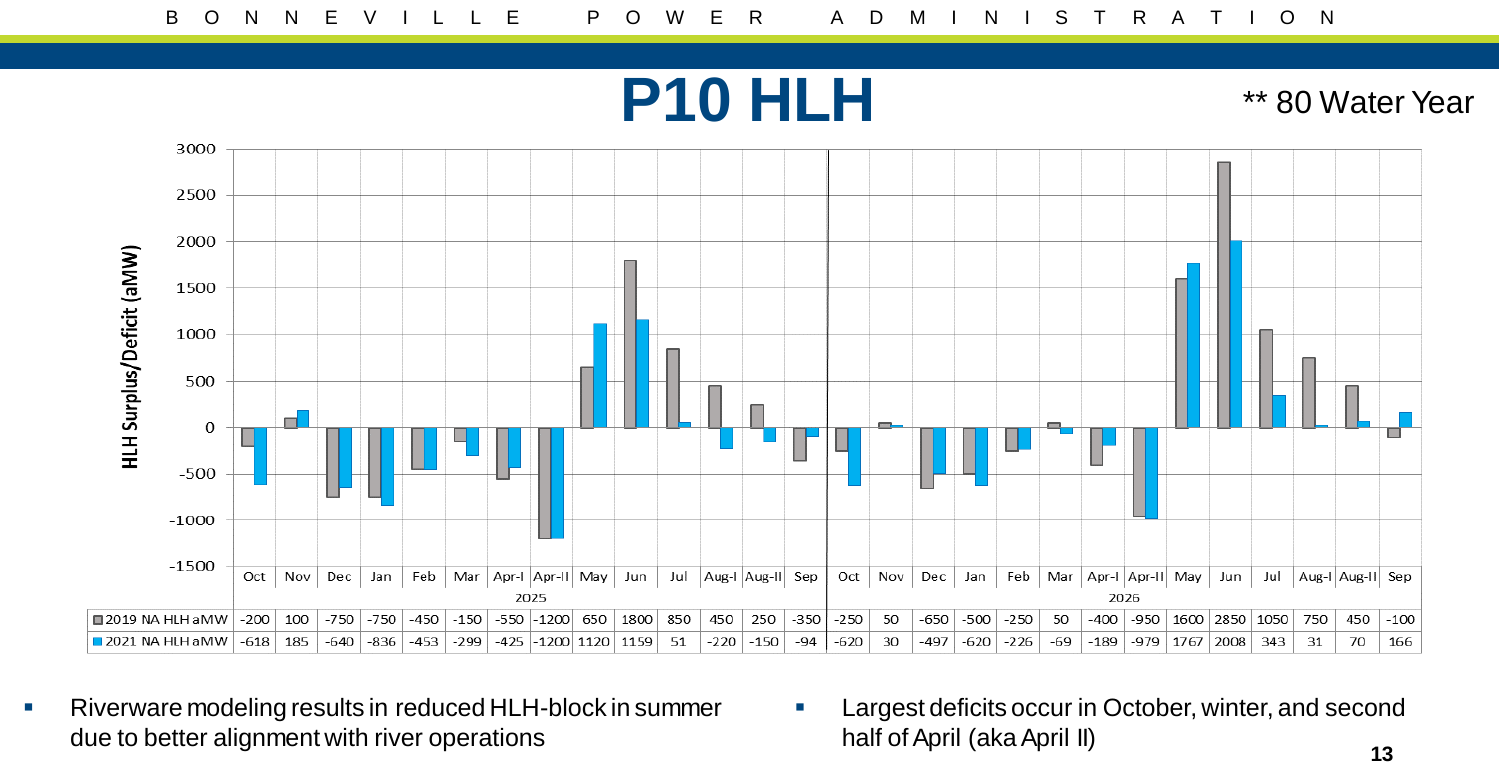#### **P10 HLH – Climate Change Updates** \*\* 80 vs 30 WY



<sup>1</sup> 30 years of historical streamflows results in more generation in winter and less generation in summer, compared to the 80 years of history